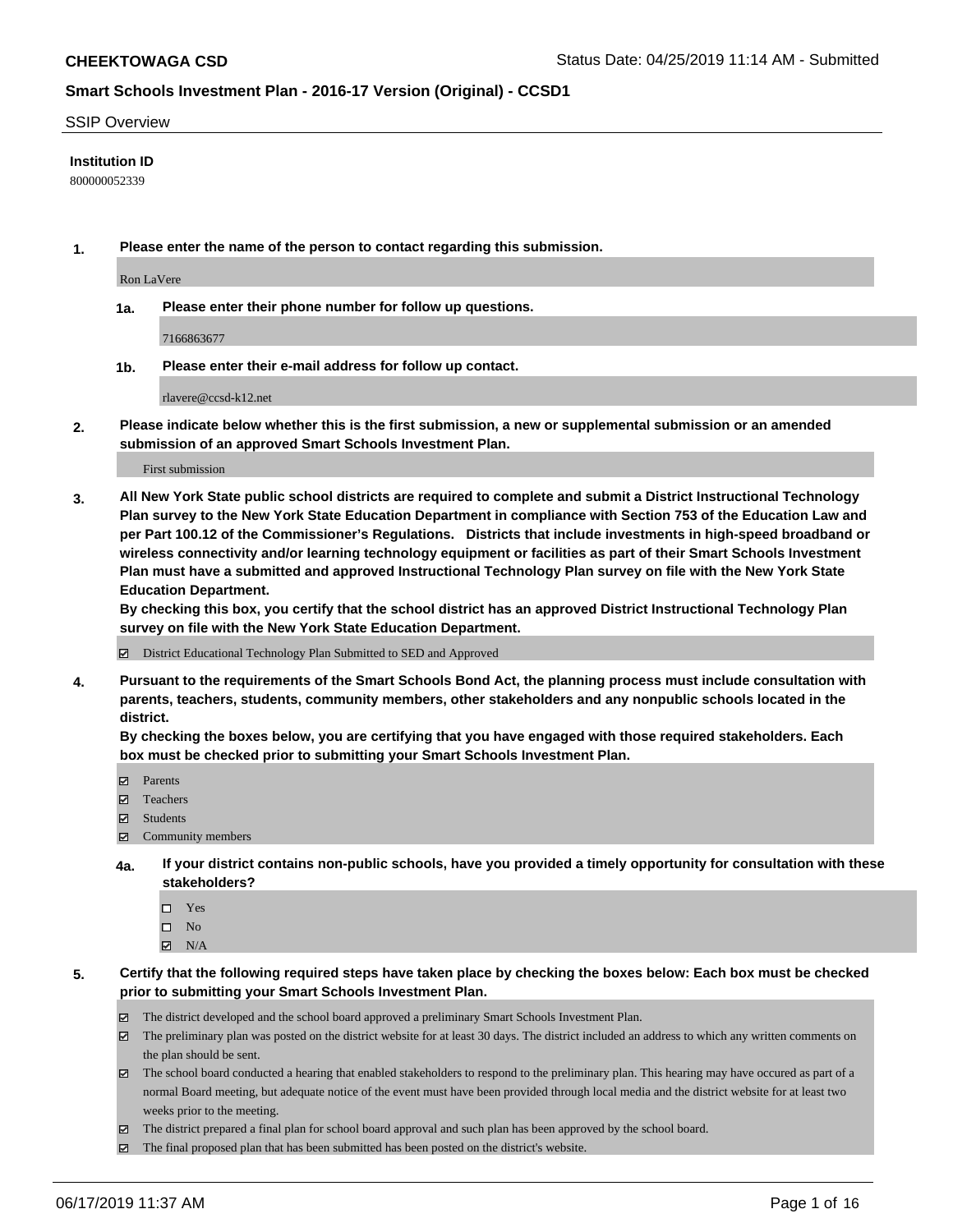SSIP Overview

**5a. Please upload the proposed Smart Schools Investment Plan (SSIP) that was posted on the district's website, along with any supporting materials. Note that this should be different than your recently submitted Educational Technology Survey. The Final SSIP, as approved by the School Board, should also be posted on the website and remain there during the course of the projects contained therein.**

Cheektowaga\_Prelim\_SSIP.pdf CCSD\_SSP\_Presentation.pdf

**5b. Enter the webpage address where the final Smart Schools Investment Plan is posted. The Plan should remain posted for the life of the included projects.**

http://www.cheektowagak12.org/Page/835

**6. Please enter an estimate of the total number of students and staff that will benefit from this Smart Schools Investment Plan based on the cumulative projects submitted to date.**

2,600

**7. An LEA/School District may partner with one or more other LEA/School Districts to form a consortium to pool Smart Schools Bond Act funds for a project that meets all other Smart School Bond Act requirements. Each school district participating in the consortium will need to file an approved Smart Schools Investment Plan for the project and submit a signed Memorandum of Understanding that sets forth the details of the consortium including the roles of each respective district.**

 $\Box$  The district plans to participate in a consortium to partner with other school district(s) to implement a Smart Schools project.

**8. Please enter the name and 6-digit SED Code for each LEA/School District participating in the Consortium.**

| <b>Partner LEA/District</b> | ISED BEDS Code |
|-----------------------------|----------------|
| (No Response)               | (No Response)  |

**9. Please upload a signed Memorandum of Understanding with all of the participating Consortium partners.**

(No Response)

**10. Your district's Smart Schools Bond Act Allocation is:**

\$1,144,417

**11. Enter the budget sub-allocations by category that you are submitting for approval at this time. If you are not budgeting SSBA funds for a category, please enter 0 (zero.) If the value entered is \$0, you will not be required to complete that survey question.**

|                                              | Sub-<br>Allocations |
|----------------------------------------------|---------------------|
| <b>School Connectivity</b>                   | 1,144,417           |
| <b>Connectivity Projects for Communities</b> | $\overline{0}$      |
| Classroom Technology                         | $\overline{0}$      |
| Pre-Kindergarten Classrooms                  | 0                   |
| Replace Transportable Classrooms             | $\mathbf 0$         |
| <b>High-Tech Security Features</b>           | $\mathbf 0$         |
| Totals:                                      | 1,144,417           |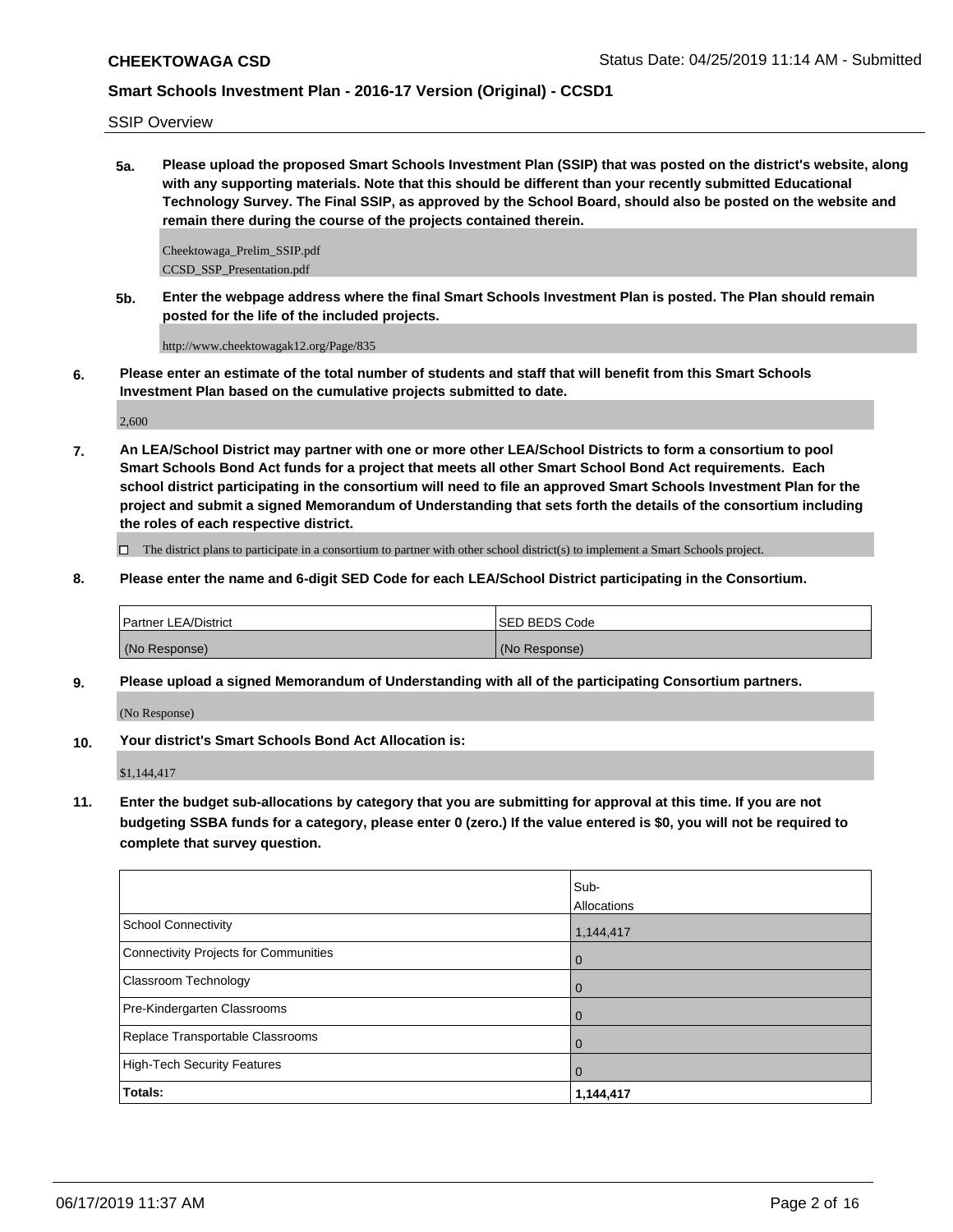School Connectivity

- **1. In order for students and faculty to receive the maximum benefit from the technology made available under the Smart Schools Bond Act, their school buildings must possess sufficient connectivity infrastructure to ensure that devices can be used during the school day. Smart Schools Investment Plans must demonstrate that:**
	- **• sufficient infrastructure that meets the Federal Communications Commission's 100 Mbps per 1,000 students standard currently exists in the buildings where new devices will be deployed, or**
	- **• is a planned use of a portion of Smart Schools Bond Act funds, or**
	- **• is under development through another funding source.**

**Smart Schools Bond Act funds used for technology infrastructure or classroom technology investments must increase the number of school buildings that meet or exceed the minimum speed standard of 100 Mbps per 1,000 students and staff within 12 months. This standard may be met on either a contracted 24/7 firm service or a "burstable" capability. If the standard is met under the burstable criteria, it must be:**

**1. Specifically codified in a service contract with a provider, and**

**2. Guaranteed to be available to all students and devices as needed, particularly during periods of high demand, such as computer-based testing (CBT) periods.**

#### **Please describe how your district already meets or is planning to meet this standard within 12 months of plan submission.**

The SSBA funds will meet this standard by providing additional bandwidth and stability to the network backbone and cabling infrastructure. The majority of the district network is currently connected to the Network Data Center by 1gb links between network closets and between buildings. The proposed projects will allow the upgrade of those links to 10gb and will provide stability and redundancy to these internal links. Improving the network backbone and wireless Infrastructure will improve the district's ability to meet this standard.

### **1a. If a district believes that it will be impossible to meet this standard within 12 months, it may apply for a waiver of this requirement, as described on the Smart Schools website. The waiver must be filed and approved by SED prior to submitting this survey.**

 $\Box$  By checking this box, you are certifying that the school district has an approved waiver of this requirement on file with the New York State Education Department.

#### **2. Connectivity Speed Calculator (Required)**

|                  | Number of<br><b>Students</b> | Multiply by<br>100 Kbps | Divide by 1000 Current Speed<br>to Convert to<br>Required<br>Speed in Mb | lin Mb | Expected<br>Speed to be<br>Attained Within   Required<br>12 Months | <b>Expected Date</b><br>When<br>Speed Will be<br>l Met |
|------------------|------------------------------|-------------------------|--------------------------------------------------------------------------|--------|--------------------------------------------------------------------|--------------------------------------------------------|
| Calculated Speed | 2.164                        | 216,400                 | 216.4                                                                    | 1000   | 1000                                                               | already met                                            |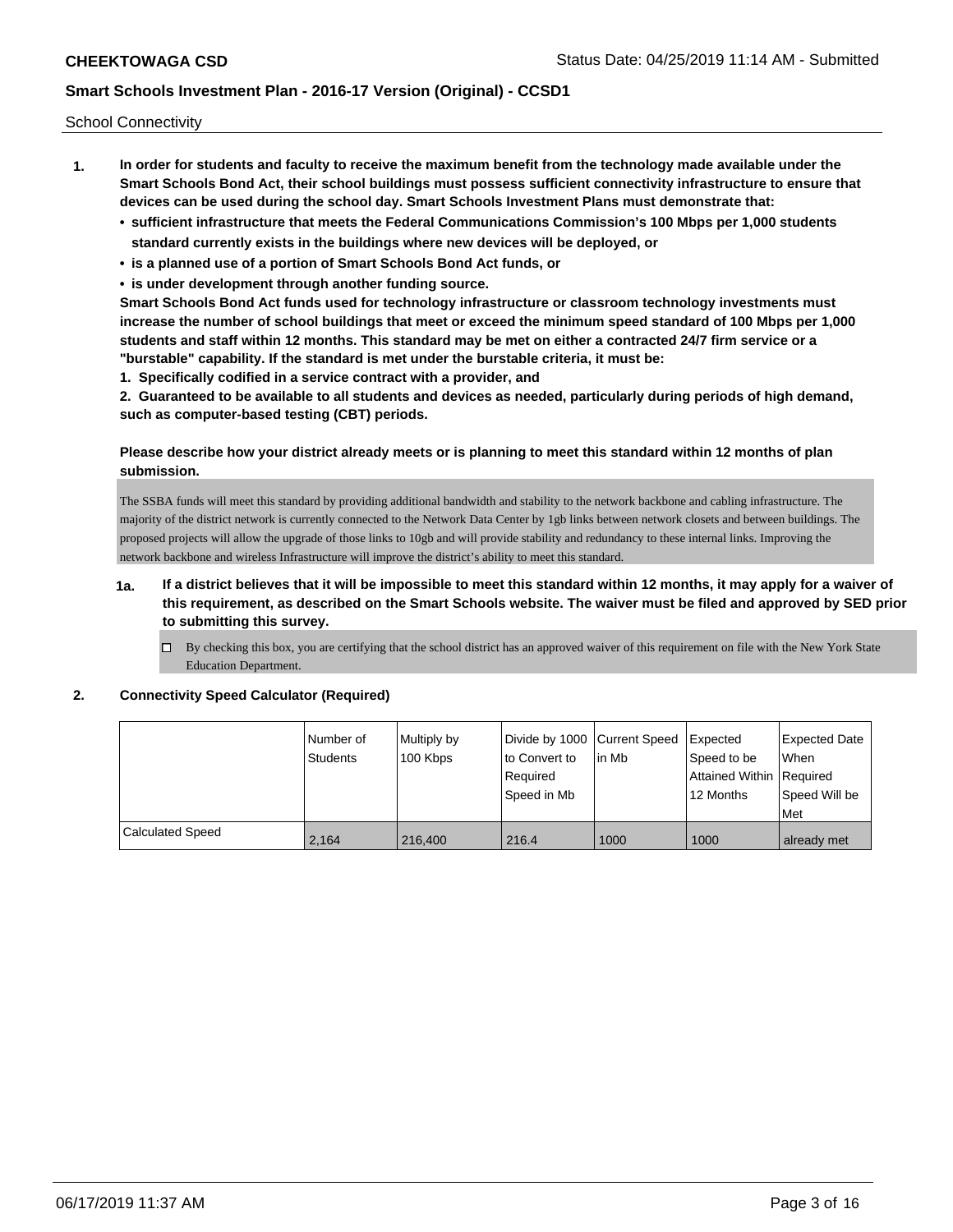#### School Connectivity

### **3. Describe how you intend to use Smart Schools Bond Act funds for high-speed broadband and/or wireless connectivity projects in school buildings.**

Over the past few years, the district has prepared our infrastructure for the necessary upgrades that will ensure maximum benefit from all existing and future technologies. Changes have been made to all major parts of our infrastructure including the upgrading of servers, operating systems, workstations, as well as the addition of iPads and Chromebook wireless devices throughout the district.

- However, in order to maximize the effectiveness of existing and future technology, additional work must take place. This includes:
- Replacement of aging fiber and copper cabling: this project will replace copper and fiber cabling that has been identified to require replacement due to the age or threat of impending failure that will cause a disruption in telecommunications.
- Replace all wiring (IBM Type 1 Token Ring cable and Cat5) within buildings to the current Ethernet 6A cabling standard.
- Add additional Cat6A data drops to support additional WAP devices throughout the district.
- Expansion of the backbone network infrastructure to include multiple data transmission paths: this project will provide a secondary path for data transmission in the event of a slowdown or disruption of service on the primary path.
- Upgrade internet bandwidth from 1 Gbps to 10 Gbps within buildings, as well as between buildings by installing new 50 micron Fiber Optic cable. All fiber optic cable work is being done on district property.
- Upgrade to the wireless network: this project will increase the speed, throughput, and penetration of the wireless network by installing new Cat6A cable in each classroom. Additional access points in classrooms will accommodate a minimum of 1 device per person and in some spaces 2 devices per person. Access points will be connected to the backbone with a Cat6A connection in order to increase the available bandwidth and capacity on each access point. High capacity areas such as cafeterias, gymnasiums, and auditoriums will include additional access points to support more users.
- The only non-public school located within the boundaries of the Cheektowaga Central School District that had been in the district in 2014-2015 is now closed. The Buffalo Catholic Diocese closed this last non-public school on 06/30/2017. There are currntly no non-public schools whithin the boundaries of the Cheektowaga Central School District.

# **4. Describe the linkage between the district's District Instructional Technology Plan and the proposed projects. (There should be a link between your response to this question and your response to Question 1 in Part E. Curriculum and Instruction "What are the district's plans to use digital connectivity and technology to improve teaching and learning?)**

The Instructional Technology Plan identifies goals to pursue the upgrade of the infrastructure including both wired and wireless networks in order to support the expanding and continued use of mobile devices. The replacement of aging fiber and copper cabling will also improve network stability and protect disruption of communication required for daily instructional usage in the classroom and buildings. The districts goal of 1:1 computing and Computer Based Testing throughout the district will also be met with the expansion and upgrade of it's network infrastructure..

### **5. If the district wishes to have students and staff access the Internet from wireless devices within the school building, or in close proximity to it, it must first ensure that it has a robust Wi-Fi network in place that has sufficient bandwidth to meet user demand.**

#### **Please describe how you have quantified this demand and how you plan to meet this demand.**

The current WiFi network was designed in 2011 with a goal of achieving 100% coverage. Although the district technically has 100% coverage, access points located in every other rooms do not allow for the number of students in a classroom to be able to access the wireless network with a device per person. When whole classrooms of students attempt to utilize a laptop cart, the wireless network is bogged down after about the 15th student. The upgraded WiFi network will allow us to install 1 access point per classroom in order to locate the access points closer to the devices in use (and therefore increase the strength of the signal) and access points will have two connections back to the network closet in order to double the available capacity. Additional capacity will be available in the future as needed due to the installation of the Cat6A cabling and it's support of higher speeds over copper cable. These improvements will allow for a minimum of 1 device per student in each classroom and in some cases 2 devices per student.

# **6. As indicated on Page 5 of the guidance, the Office of Facilities Planning will have to conduct a preliminary review of all capital projects, including connectivity projects.**

**Please indicate on a separate row each project number given to you by the Office of Facilities Planning.**

Project Number 14-07-01-06-7-999-001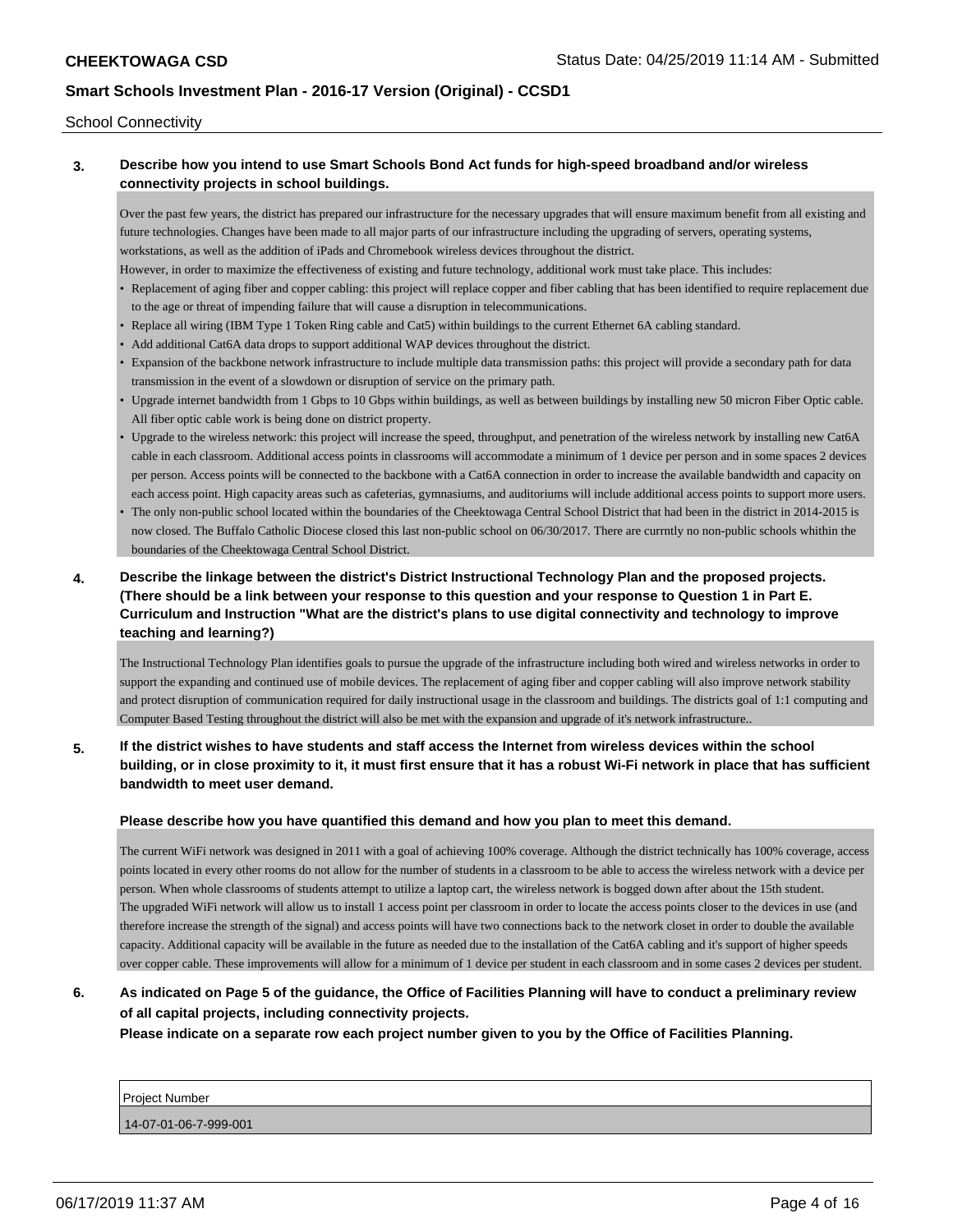School Connectivity

**7. Certain high-tech security and connectivity infrastructure projects may be eligible for an expedited review process as determined by the Office of Facilities Planning.**

**Was your project deemed eligible for streamlined review?**

No

**8. Include the name and license number of the architect or engineer of record.**

| Name                                        | License Number |
|---------------------------------------------|----------------|
| Gordon W Jones Associates - Architects P.C. | 20434          |
| M/E Engineering                             | 63322          |

**9. If you are submitting an allocation for School Connectivity complete this table.**

**Note that the calculated Total at the bottom of the table must equal the Total allocation for this category that you entered in the SSIP Overview overall budget.** 

|                                            | Sub-          |
|--------------------------------------------|---------------|
|                                            | Allocation    |
| Network/Access Costs                       | l 0           |
| Outside Plant Costs                        | 10,000        |
| School Internal Connections and Components | 1,015,300     |
| Professional Services                      | 119,117       |
| Testing                                    | (No Response) |
| <b>Other Upfront Costs</b>                 | (No Response) |
| <b>Other Costs</b>                         | l 0           |
| Totals:                                    | 1,144,417     |

**10. Please detail the type, quantity, per unit cost and total cost of the eligible items under each sub-category. This is especially important for any expenditures listed under the "Other" category. All expenditures must be eligible for tax-exempt financing to be reimbursed through the SSBA. Sufficient detail must be provided so that we can verify this is the case. If you have any questions, please contact us directly through smartschools@nysed.gov. NOTE: Wireless Access Points should be included in this category, not under Classroom Educational Technology, except those that will be loaned/purchased for nonpublic schools.**

| Select the allowable expenditure<br>type.<br>Repeat to add another item under<br>each type. | Item to be purchased                                                                                                         | Quantity | Cost per Item | <b>Total Cost</b> |
|---------------------------------------------------------------------------------------------|------------------------------------------------------------------------------------------------------------------------------|----------|---------------|-------------------|
| <b>Connections/Components</b>                                                               | Remove 918 IBM Type 1 and Cat5<br>cable drops and replace with new<br>Cat6A throughout the HS/MS Building                    | 918      | 500           | 459,000           |
| <b>Connections/Components</b>                                                               | Remove 746 IBM Type 1 and Cat5<br>cable drops and replace with new<br>Cat6A throughout the Union East<br>Elementary building | 746      | 500           | 373,000           |
| Connections/Components                                                                      | Install 116 Cat6A data cable drops                                                                                           | 116      | 400           | 46,400            |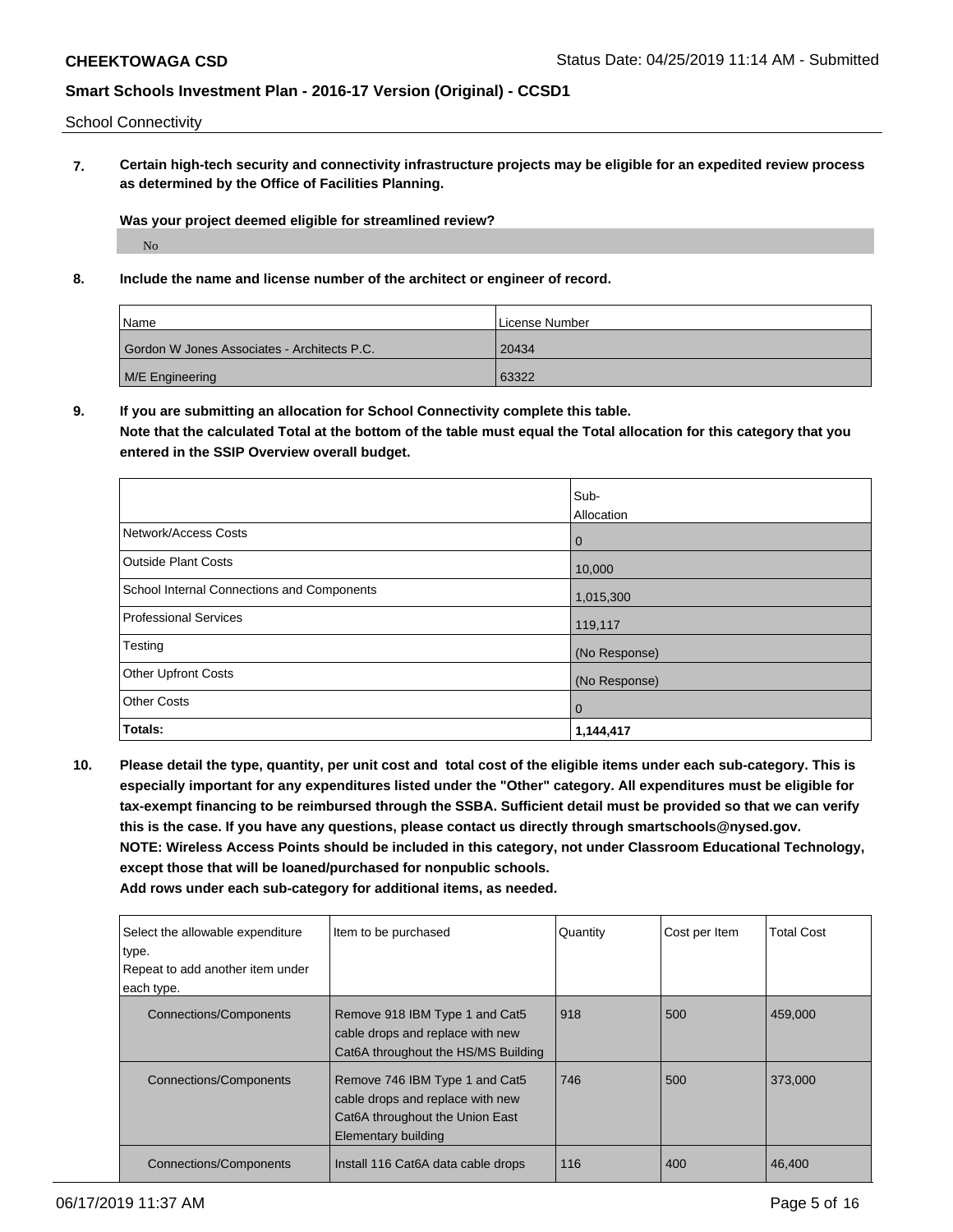School Connectivity

| Select the allowable expenditure | Item to be purchased                                                                                                           | Quantity | Cost per Item | <b>Total Cost</b> |
|----------------------------------|--------------------------------------------------------------------------------------------------------------------------------|----------|---------------|-------------------|
| type.                            |                                                                                                                                |          |               |                   |
| Repeat to add another item under |                                                                                                                                |          |               |                   |
| each type.                       |                                                                                                                                |          |               |                   |
|                                  | throughout the Union East Elementary<br>building to support WAP devices                                                        |          |               |                   |
| <b>Connections/Components</b>    | Install 316 Cat6A data cable drops<br>throughout the HS/MS Building to<br>support WAP devices                                  | 316      | 400           | 126,400           |
| <b>Connections/Components</b>    | Install 6 stands of 50 micron Fiber<br>Optic cable to each of 7 wiring clostes<br>in the HS/MS building                        | 7        | 1,500         | 10,500            |
| <b>Outside Plant Costs</b>       | Install 6 stands of 50 micron Fiber<br>Optic cable underground to 3 wiring<br>closets in the Union East Elementary<br>building | 3        | 3,333         | 10,000            |
| <b>Professional Services</b>     | Legal and Bidding fees                                                                                                         |          | 19,117        | 19,117            |
| <b>Professional Services</b>     | Architectural and Engineering Fees                                                                                             |          | 100,000       | 100,000           |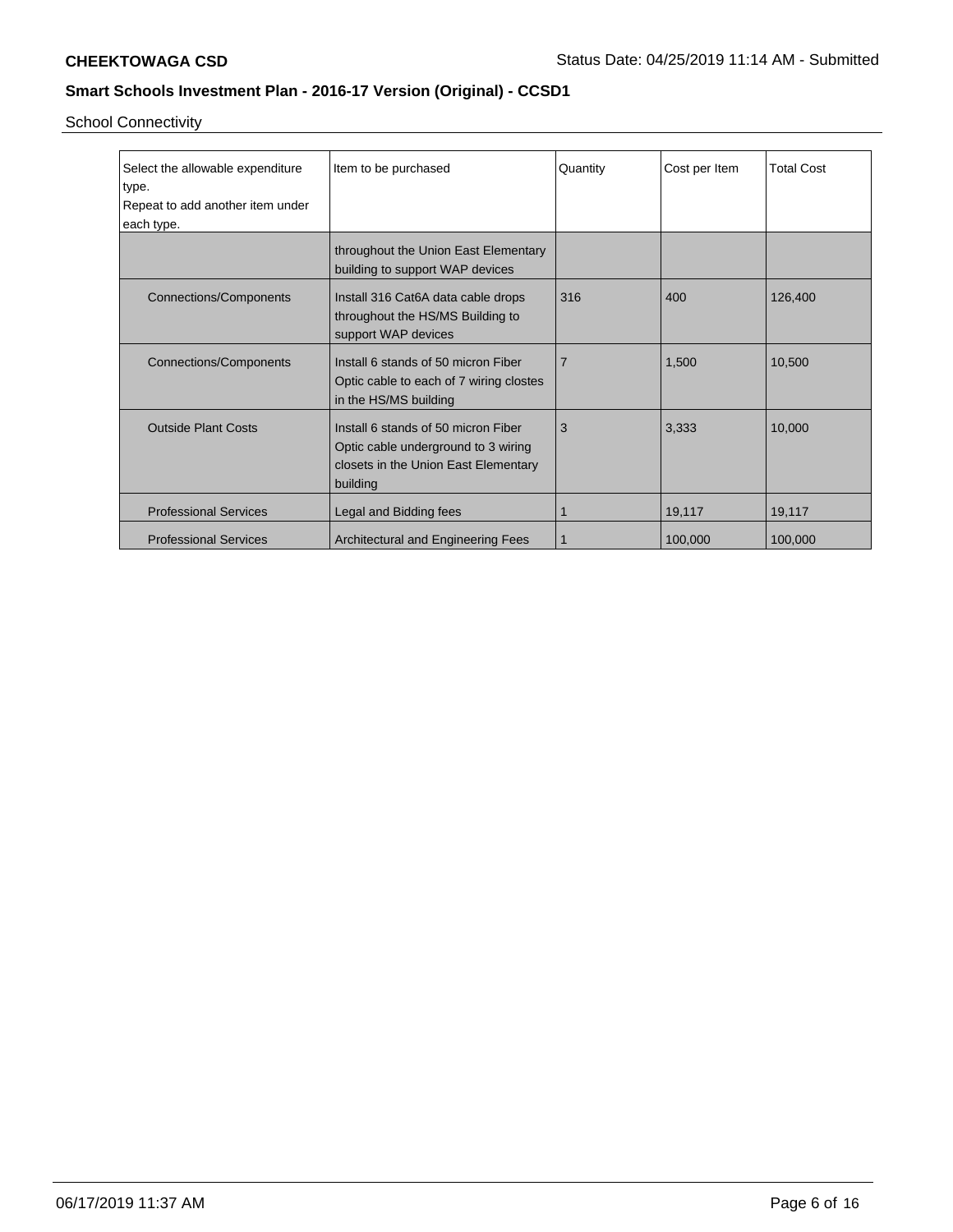Community Connectivity (Broadband and Wireless)

**1. Describe how you intend to use Smart Schools Bond Act funds for high-speed broadband and/or wireless connectivity projects in the community.**

(No Response)

**2. Please describe how the proposed project(s) will promote student achievement and increase student and/or staff access to the Internet in a manner that enhances student learning and/or instruction outside of the school day and/or school building.**

(No Response)

**3. Community connectivity projects must comply with all the necessary local building codes and regulations (building and related permits are not required prior to plan submission).**

 $\Box$  I certify that we will comply with all the necessary local building codes and regulations.

**4. Please describe the physical location of the proposed investment.**

(No Response)

**5. Please provide the initial list of partners participating in the Community Connectivity Broadband Project, along with their Federal Tax Identification (Employer Identification) number.**

| <b>Project Partners</b> | l Federal ID # |
|-------------------------|----------------|
| (No Response)           | (No Response)  |

**6. If you are submitting an allocation for Community Connectivity, complete this table.**

**Note that the calculated Total at the bottom of the table must equal the Total allocation for this category that you entered in the SSIP Overview overall budget.**

|                              | Sub-Allocation |
|------------------------------|----------------|
| Network/Access Costs         | (No Response)  |
| Outside Plant Costs          | (No Response)  |
| <b>Tower Costs</b>           | (No Response)  |
| Customer Premises Equipment  | (No Response)  |
| <b>Professional Services</b> | (No Response)  |
| Testing                      | (No Response)  |
| <b>Other Upfront Costs</b>   | (No Response)  |
| <b>Other Costs</b>           | (No Response)  |
| Totals:                      | 0              |

**7. Please detail the type, quantity, per unit cost and total cost of the eligible items under each sub-category. This is especially important for any expenditures listed under the "Other" category. All expenditures must be capital-bond eligible to be reimbursed through the SSBA. If you have any questions, please contact us directly through smartschools@nysed.gov.**

| Select the allowable expenditure | Item to be purchased | Quantity      | Cost per Item | <b>Total Cost</b> |
|----------------------------------|----------------------|---------------|---------------|-------------------|
| type.                            |                      |               |               |                   |
| Repeat to add another item under |                      |               |               |                   |
| each type.                       |                      |               |               |                   |
| (No Response)                    | (No Response)        | (No Response) | (No Response) | (No Response)     |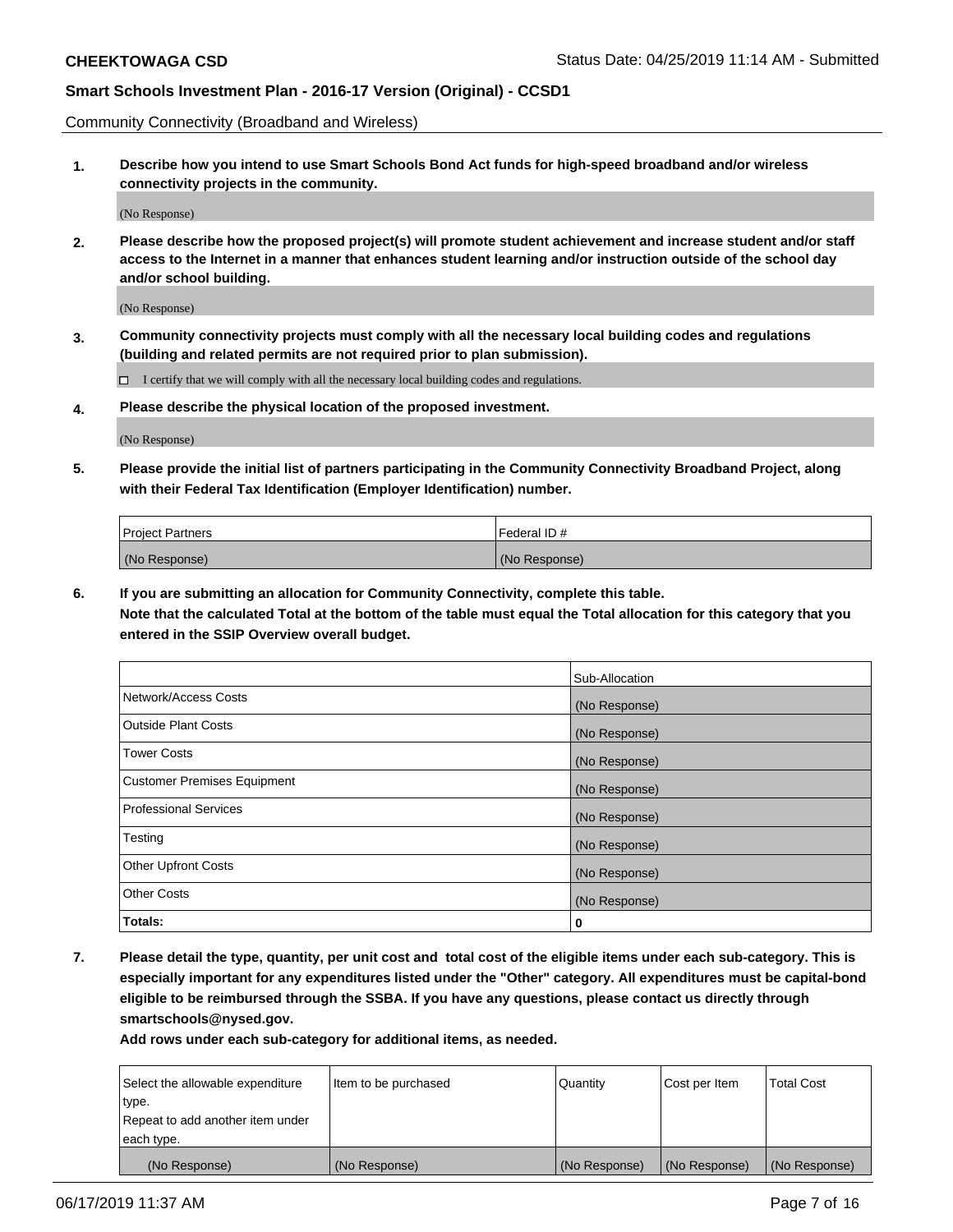#### Classroom Learning Technology

**1. In order for students and faculty to receive the maximum benefit from the technology made available under the Smart Schools Bond Act, their school buildings must possess sufficient connectivity infrastructure to ensure that devices can be used during the school day. Smart Schools Investment Plans must demonstrate that sufficient infrastructure that meets the Federal Communications Commission's 100 Mbps per 1,000 students standard currently exists in the buildings where new devices will be deployed, or is a planned use of a portion of Smart Schools Bond Act funds, or is under development through another funding source. Smart Schools Bond Act funds used for technology infrastructure or classroom technology investments must increase the number of school buildings that meet or exceed the minimum speed standard of 100 Mbps per 1,000**

**students and staff within 12 months. This standard may be met on either a contracted 24/7 firm service or a "burstable" capability. If the standard is met under the burstable criteria, it must be:**

**1. Specifically codified in a service contract with a provider, and**

**2. Guaranteed to be available to all students and devices as needed, particularly during periods of high demand, such as computer-based testing (CBT) periods.**

**Please describe how your district already meets or is planning to meet this standard within 12 months of plan submission.**

(No Response)

- **1a. If a district believes that it will be impossible to meet this standard within 12 months, it may apply for a waiver of this requirement, as described on the Smart Schools website. The waiver must be filed and approved by SED prior to submitting this survey.**
	- By checking this box, you are certifying that the school district has an approved waiver of this requirement on file with the New York State Education Department.

#### **2. Connectivity Speed Calculator (Required)**

|                         | l Number of<br>Students | Multiply by<br>100 Kbps | to Convert to<br>Required<br>Speed in Mb | Divide by 1000 Current Speed Expected<br>lin Mb | Speed to be<br>Attained Within Required<br>12 Months | Expected Date<br>When<br>Speed Will be<br>Met |
|-------------------------|-------------------------|-------------------------|------------------------------------------|-------------------------------------------------|------------------------------------------------------|-----------------------------------------------|
| <b>Calculated Speed</b> | (No<br>Response)        | (No Response)           | (No<br>Response)                         | (No<br>Response)                                | (No<br>Response)                                     | (No<br>Response)                              |

**3. If the district wishes to have students and staff access the Internet from wireless devices within the school building, or in close proximity to it, it must first ensure that it has a robust Wi-Fi network in place that has sufficient bandwidth to meet user demand.**

**Please describe how you have quantified this demand and how you plan to meet this demand.**

(No Response)

**4. All New York State public school districts are required to complete and submit an Instructional Technology Plan survey to the New York State Education Department in compliance with Section 753 of the Education Law and per Part 100.12 of the Commissioner's Regulations.**

**Districts that include educational technology purchases as part of their Smart Schools Investment Plan must have a submitted and approved Instructional Technology Plan survey on file with the New York State Education Department.**

- $\Box$  By checking this box, you are certifying that the school district has an approved Instructional Technology Plan survey on file with the New York State Education Department.
- **5. Describe the devices you intend to purchase and their compatibility with existing or planned platforms or systems. Specifically address the adequacy of each facility's electrical, HVAC and other infrastructure necessary to install and support the operation of the planned technology.**

(No Response)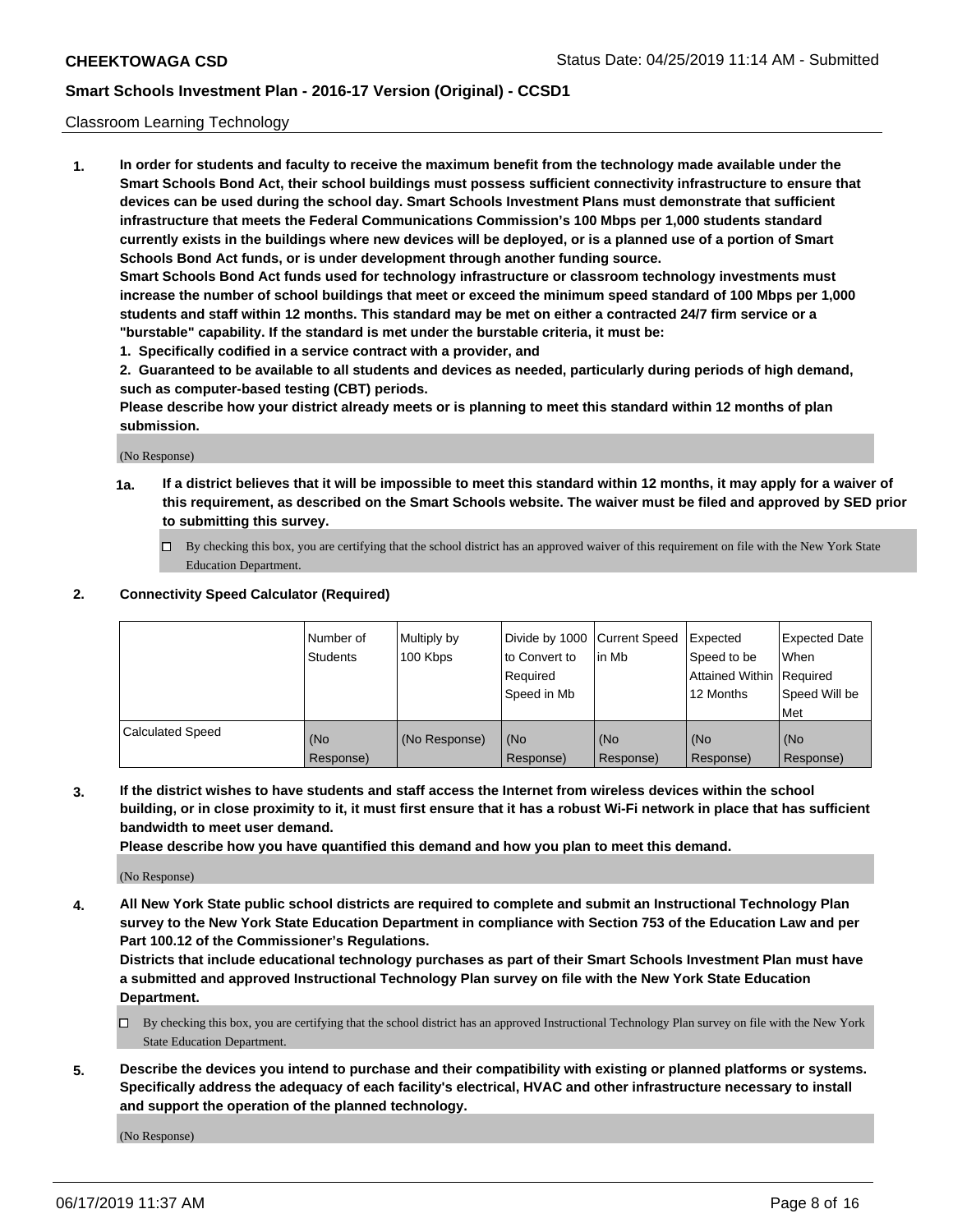#### Classroom Learning Technology

- **6. Describe how the proposed technology purchases will:**
	- **> enhance differentiated instruction;**
	- **> expand student learning inside and outside the classroom;**
	- **> benefit students with disabilities and English language learners; and**
	- **> contribute to the reduction of other learning gaps that have been identified within the district.**

**The expectation is that districts will place a priority on addressing the needs of students who struggle to succeed in a rigorous curriculum. Responses in this section should specifically address this concern and align with the district's Instructional Technology Plan (in particular Question 2 of E. Curriculum and Instruction: "Does the district's instructional technology plan address the needs of students with disabilities to ensure equitable access to instruction, materials and assessments?" and Question 3 of the same section: "Does the district's instructional technology plan address the provision of assistive technology specifically for students with disabilities to ensure access to and participation in the general curriculum?"**

(No Response)

**7. Where appropriate, describe how the proposed technology purchases will enhance ongoing communication with parents and other stakeholders and help the district facilitate technology-based regional partnerships, including distance learning and other efforts.**

(No Response)

**8. Describe the district's plan to provide professional development to ensure that administrators, teachers and staff can employ the technology purchased to enhance instruction successfully.**

**Note: This response should be aligned and expanded upon in accordance with your district's response to Question 1 of F. Professional Development of your Instructional Technology Plan: "Please provide a summary of professional development offered to teachers and staff, for the time period covered by this plan, to support technology to enhance teaching and learning. Please include topics, audience and method of delivery within your summary."**

(No Response)

- **9. Districts must contact the SUNY/CUNY teacher preparation program that supplies the largest number of the district's new teachers to request advice on innovative uses and best practices at the intersection of pedagogy and educational technology.**
	- By checking this box, you certify that you have contacted the SUNY/CUNY teacher preparation program that supplies the largest number of your new teachers to request advice on these issues.
	- **9a. Please enter the name of the SUNY or CUNY Institution that you contacted.**

(No Response)

**9b. Enter the primary Institution phone number.**

(No Response)

**9c. Enter the name of the contact person with whom you consulted and/or will be collaborating with on innovative uses of technology and best practices.**

(No Response)

**10. A district whose Smart Schools Investment Plan proposes the purchase of technology devices and other hardware must account for nonpublic schools in the district.**

**Are there nonpublic schools within your school district?**

Yes

 $\square$  No

**11. Nonpublic Classroom Technology Loan Calculator**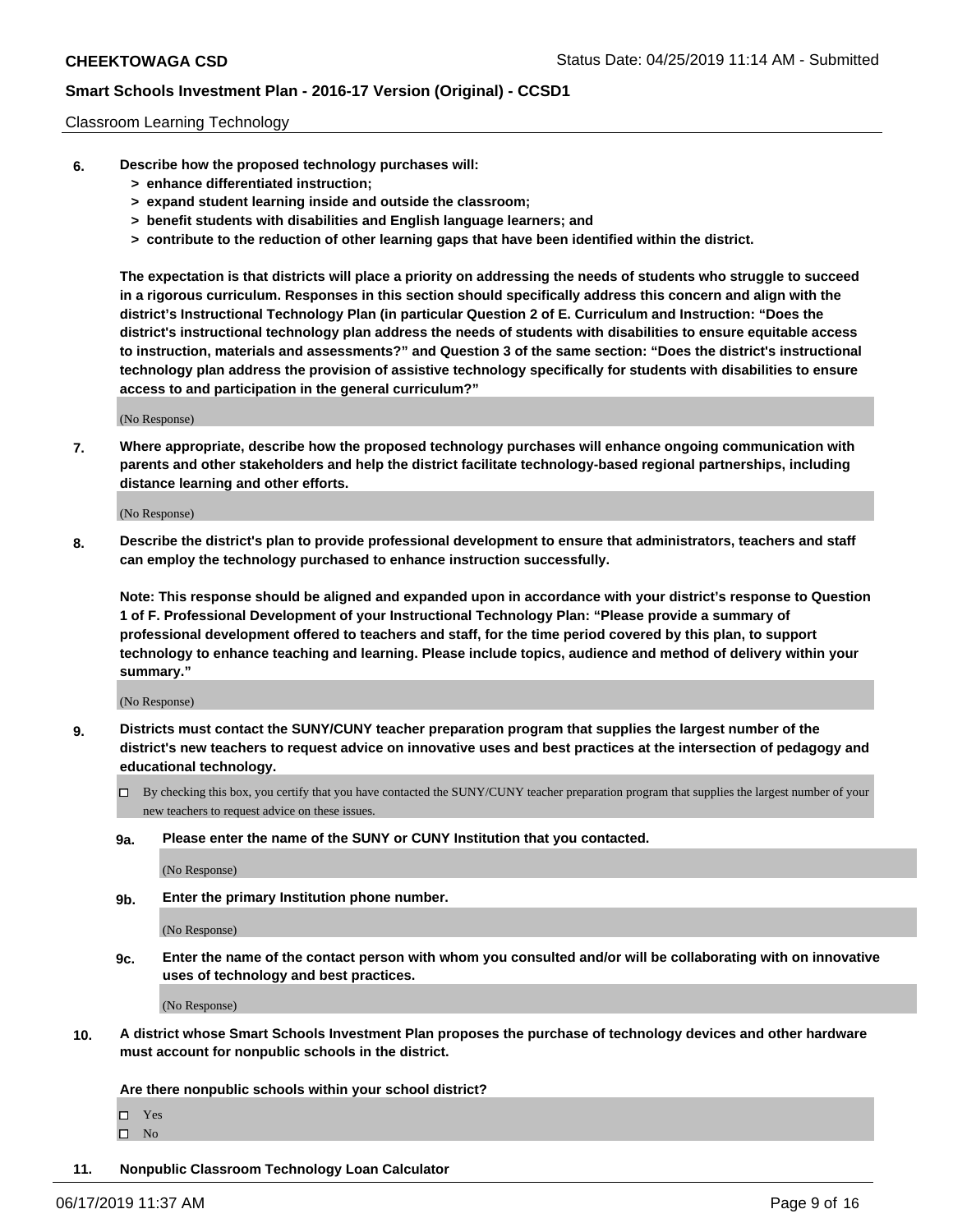#### Classroom Learning Technology

**The Smart Schools Bond Act provides that any Classroom Learning Technology purchases made using Smart Schools funds shall be lent, upon request, to nonpublic schools in the district. However, no school district shall be required to loan technology in amounts greater than the total obtained and spent on technology pursuant to the Smart Schools Bond Act and the value of such loan may not exceed the total of \$250 multiplied by the nonpublic school enrollment in the base year at the time of enactment. See:**

**http://www.p12.nysed.gov/mgtserv/smart\_schools/docs/Smart\_Schools\_Bond\_Act\_Guidance\_04.27.15\_Final.pdf.**

|                                       | 1. Classroom<br>Technology<br>Sub-allocation | 2. Public<br>l Enrollment<br>$(2014 - 15)$ | l 3. Nonpublic<br>l Enrollment<br>$(2014 - 15)$ | l 4. Sum of<br>Public and<br>l Nonpublic<br>Enrollment                                        | 15. Total Per<br>Pupil Sub-<br>l allocation | l 6. Total<br>Nonpublic Loan<br>Amount |
|---------------------------------------|----------------------------------------------|--------------------------------------------|-------------------------------------------------|-----------------------------------------------------------------------------------------------|---------------------------------------------|----------------------------------------|
| Calculated Nonpublic Loan<br>l Amount |                                              |                                            |                                                 | (No Response)   (No Response)   (No Response)   (No Response)   (No Response)   (No Response) |                                             |                                        |

**12. To ensure the sustainability of technology purchases made with Smart Schools funds, districts must demonstrate a long-term plan to maintain and replace technology purchases supported by Smart Schools Bond Act funds. This sustainability plan shall demonstrate a district's capacity to support recurring costs of use that are ineligible for Smart Schools Bond Act funding such as device maintenance, technical support, Internet and wireless fees, maintenance of hotspots, staff professional development, building maintenance and the replacement of incidental items. Further, such a sustainability plan shall include a long-term plan for the replacement of purchased devices and equipment at the end of their useful life with other funding sources.**

 $\Box$  By checking this box, you certify that the district has a sustainability plan as described above.

**13. Districts must ensure that devices purchased with Smart Schools Bond funds will be distributed, prepared for use, maintained and supported appropriately. Districts must maintain detailed device inventories in accordance with generally accepted accounting principles.**

By checking this box, you certify that the district has a distribution and inventory management plan and system in place.

**14. If you are submitting an allocation for Classroom Learning Technology complete this table. Note that the calculated Total at the bottom of the table must equal the Total allocation for this category that you entered in the SSIP Overview overall budget.**

|                          | Sub-Allocation |
|--------------------------|----------------|
| Interactive Whiteboards  | (No Response)  |
| <b>Computer Servers</b>  | (No Response)  |
| <b>Desktop Computers</b> | (No Response)  |
| <b>Laptop Computers</b>  | (No Response)  |
| <b>Tablet Computers</b>  | (No Response)  |
| <b>Other Costs</b>       | (No Response)  |
| Totals:                  | 0              |

**15. Please detail the type, quantity, per unit cost and total cost of the eligible items under each sub-category. This is especially important for any expenditures listed under the "Other" category. All expenditures must be capital-bond eligible to be reimbursed through the SSBA. If you have any questions, please contact us directly through smartschools@nysed.gov.**

**Please specify in the "Item to be Purchased" field which specific expenditures and items are planned to meet the district's nonpublic loan requirement, if applicable.**

**NOTE: Wireless Access Points that will be loaned/purchased for nonpublic schools should ONLY be included in this category, not under School Connectivity, where public school districts would list them.**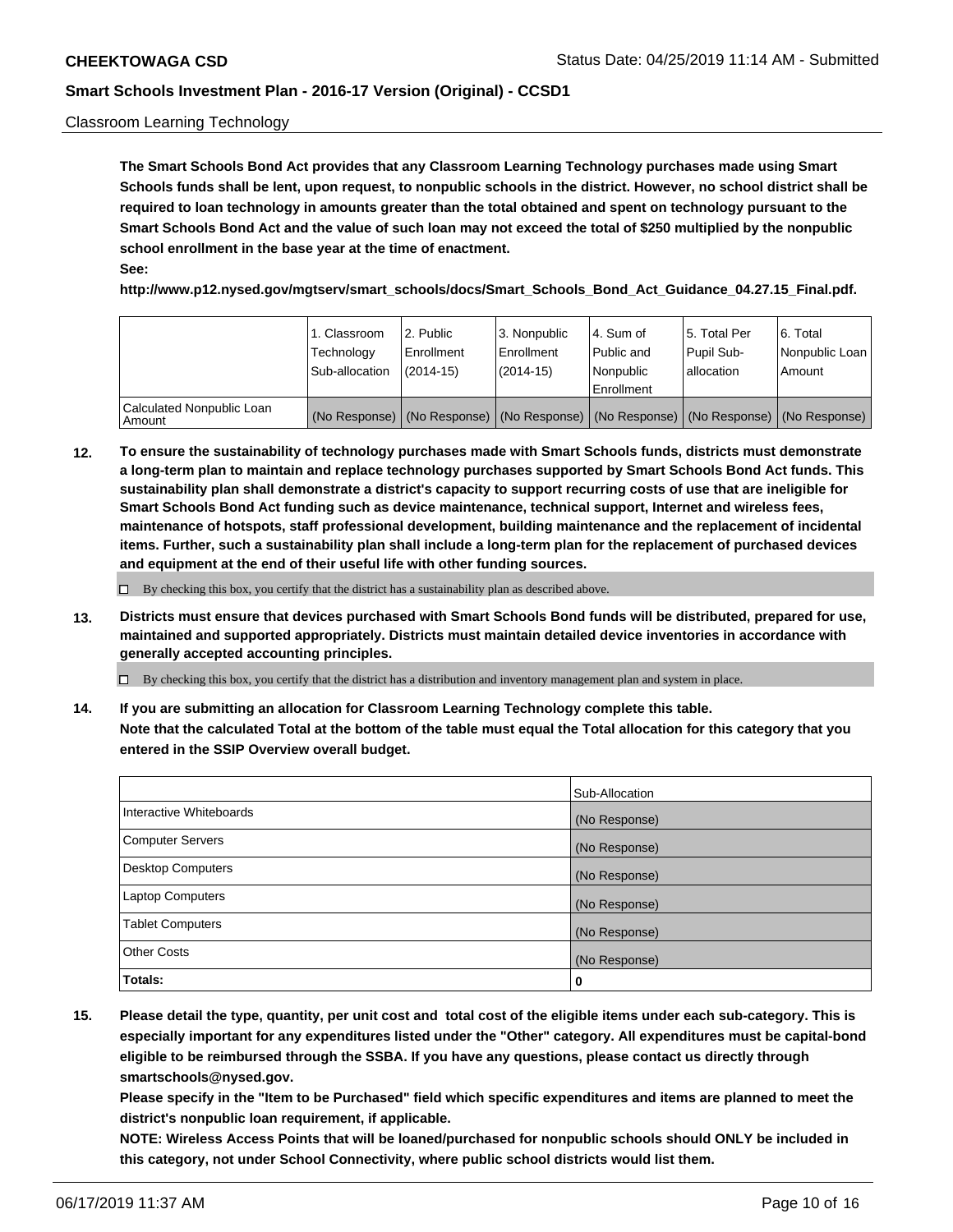Classroom Learning Technology

| Select the allowable expenditure | I Item to be Purchased | Quantity      | Cost per Item | <b>Total Cost</b> |
|----------------------------------|------------------------|---------------|---------------|-------------------|
| type.                            |                        |               |               |                   |
| Repeat to add another item under |                        |               |               |                   |
| each type.                       |                        |               |               |                   |
| (No Response)                    | (No Response)          | (No Response) | (No Response) | (No Response)     |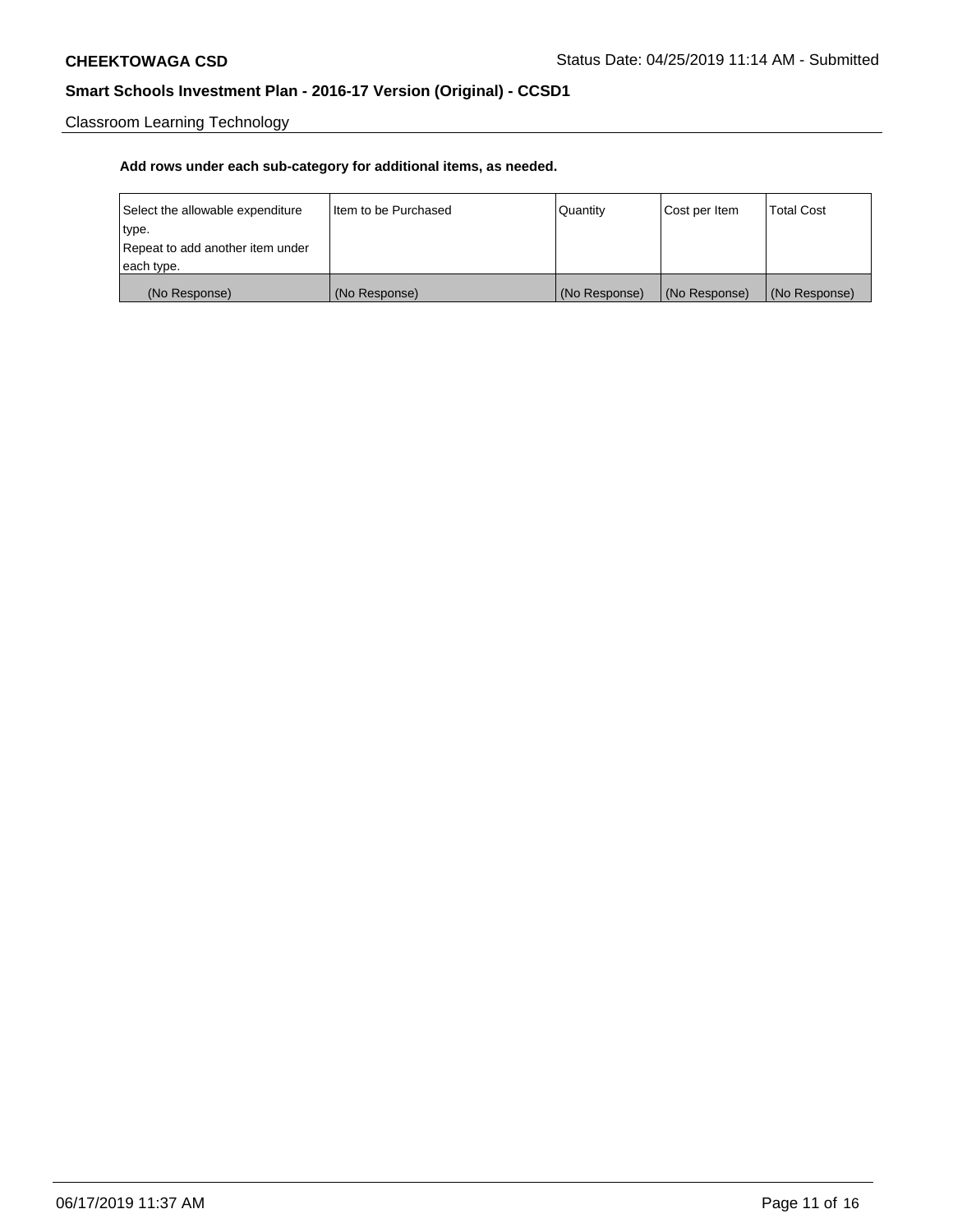#### Pre-Kindergarten Classrooms

**1. Provide information regarding how and where the district is currently serving pre-kindergarten students and justify the need for additional space with enrollment projections over 3 years.**

(No Response)

- **2. Describe the district's plan to construct, enhance or modernize education facilities to accommodate prekindergarten programs. Such plans must include:**
	- **Specific descriptions of what the district intends to do to each space;**
	- **An affirmation that pre-kindergarten classrooms will contain a minimum of 900 square feet per classroom;**
	- **The number of classrooms involved;**
	- **The approximate construction costs per classroom; and**
	- **Confirmation that the space is district-owned or has a long-term lease that exceeds the probable useful life of the improvements.**

(No Response)

**3. Smart Schools Bond Act funds may only be used for capital construction costs. Describe the type and amount of additional funds that will be required to support ineligible ongoing costs (e.g. instruction, supplies) associated with any additional pre-kindergarten classrooms that the district plans to add.**

(No Response)

**4. All plans and specifications for the erection, repair, enlargement or remodeling of school buildings in any public school district in the State must be reviewed and approved by the Commissioner. Districts that plan capital projects using their Smart Schools Bond Act funds will undergo a Preliminary Review Process by the Office of Facilities Planning.**

**Please indicate on a separate row each project number given to you by the Office of Facilities Planning.**

| Project Number |  |
|----------------|--|
| (No Response)  |  |
|                |  |

**5. If you have made an allocation for Pre-Kindergarten Classrooms, complete this table.**

**Note that the calculated Total at the bottom of the table must equal the Total allocation for this category that you entered in the SSIP Overview overall budget.**

|                                          | Sub-Allocation |
|------------------------------------------|----------------|
| Construct Pre-K Classrooms               | (No Response)  |
| Enhance/Modernize Educational Facilities | (No Response)  |
| <b>Other Costs</b>                       | (No Response)  |
| Totals:                                  | 0              |

**6. Please detail the type, quantity, per unit cost and total cost of the eligible items under each sub-category. This is especially important for any expenditures listed under the "Other" category. All expenditures must be capital-bond eligible to be reimbursed through the SSBA. If you have any questions, please contact us directly through smartschools@nysed.gov.**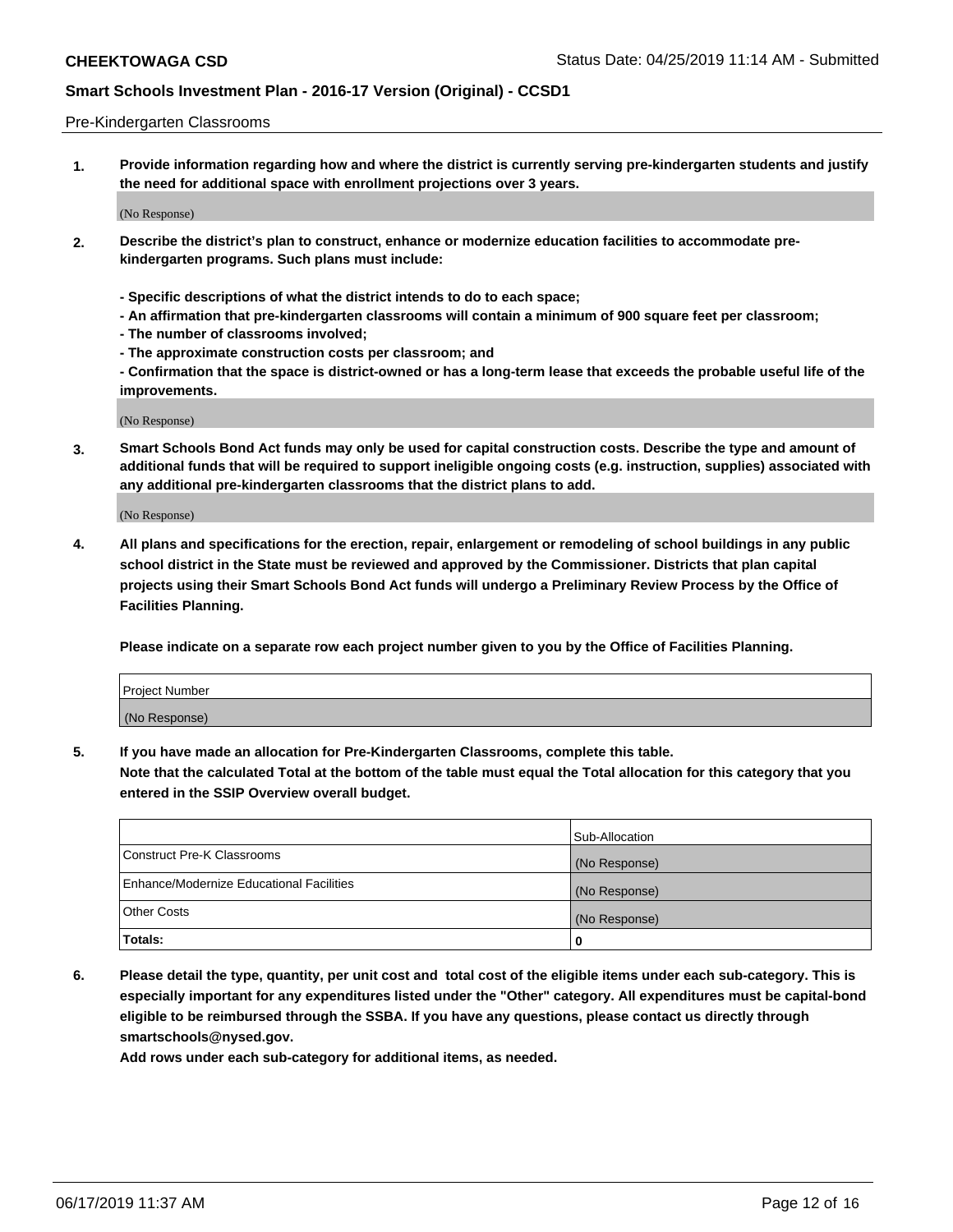Pre-Kindergarten Classrooms

| Select the allowable expenditure<br>type. | Item to be purchased | l Quantitv    | Cost per Item | <b>Total Cost</b> |
|-------------------------------------------|----------------------|---------------|---------------|-------------------|
| Repeat to add another item under          |                      |               |               |                   |
| each type.                                |                      |               |               |                   |
| (No Response)                             | (No Response)        | (No Response) | (No Response) | (No Response)     |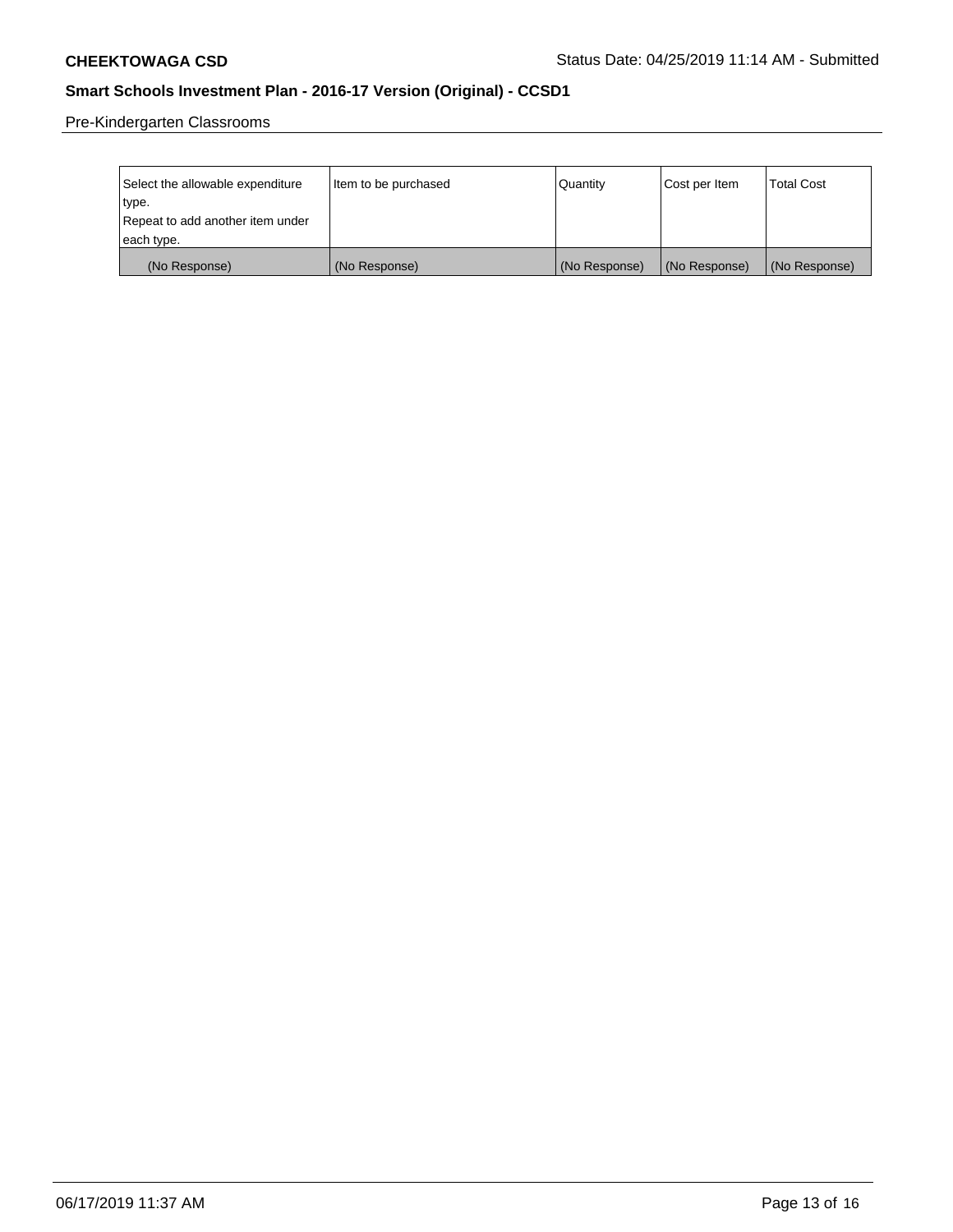Replace Transportable Classrooms

**1. Describe the district's plan to construct, enhance or modernize education facilities to provide high-quality instructional space by replacing transportable classrooms.**

(No Response)

**2. All plans and specifications for the erection, repair, enlargement or remodeling of school buildings in any public school district in the State must be reviewed and approved by the Commissioner. Districts that plan capital projects using their Smart Schools Bond Act funds will undergo a Preliminary Review Process by the Office of Facilities Planning.**

**Please indicate on a separate row each project number given to you by the Office of Facilities Planning.**

| Project Number |  |
|----------------|--|
|                |  |
|                |  |
|                |  |
|                |  |
| (No Response)  |  |
|                |  |
|                |  |
|                |  |

**3. For large projects that seek to blend Smart Schools Bond Act dollars with other funds, please note that Smart Schools Bond Act funds can be allocated on a pro rata basis depending on the number of new classrooms built that directly replace transportable classroom units.**

**If a district seeks to blend Smart Schools Bond Act dollars with other funds describe below what other funds are being used and what portion of the money will be Smart Schools Bond Act funds.**

(No Response)

**4. If you have made an allocation for Replace Transportable Classrooms, complete this table. Note that the calculated Total at the bottom of the table must equal the Total allocation for this category that you entered in the SSIP Overview overall budget.**

|                                                | Sub-Allocation |
|------------------------------------------------|----------------|
| Construct New Instructional Space              | (No Response)  |
| Enhance/Modernize Existing Instructional Space | (No Response)  |
| <b>Other Costs</b>                             | (No Response)  |
| Totals:                                        | 0              |

**5. Please detail the type, quantity, per unit cost and total cost of the eligible items under each sub-category. This is especially important for any expenditures listed under the "Other" category. All expenditures must be capital-bond eligible to be reimbursed through the SSBA. If you have any questions, please contact us directly through smartschools@nysed.gov.**

| Select the allowable expenditure | Item to be purchased | l Quantitv    | Cost per Item | <b>Total Cost</b> |
|----------------------------------|----------------------|---------------|---------------|-------------------|
| type.                            |                      |               |               |                   |
| Repeat to add another item under |                      |               |               |                   |
| each type.                       |                      |               |               |                   |
| (No Response)                    | (No Response)        | (No Response) | (No Response) | (No Response)     |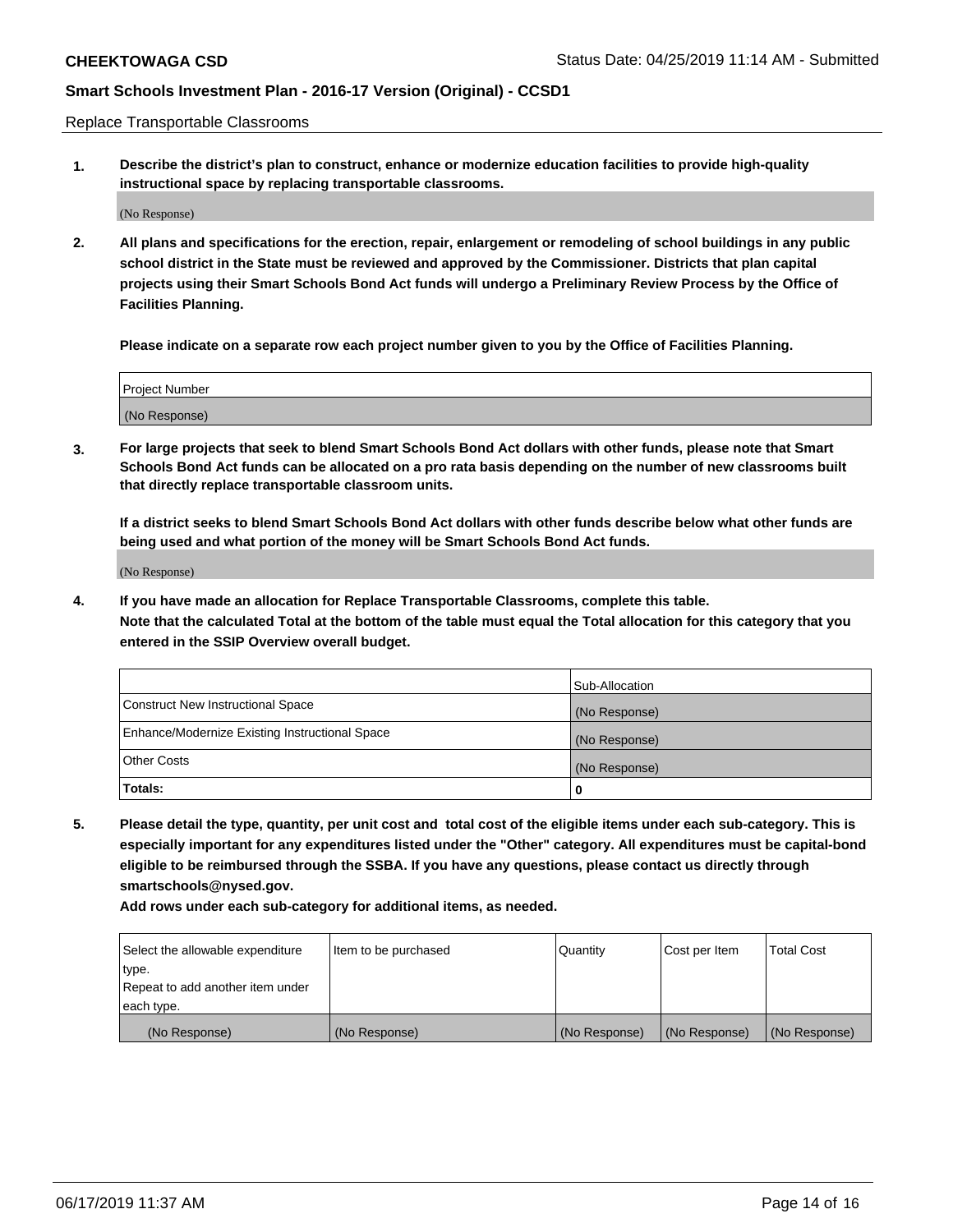High-Tech Security Features

**1. Describe how you intend to use Smart Schools Bond Act funds to install high-tech security features in school buildings and on school campuses.**

(No Response)

**2. All plans and specifications for the erection, repair, enlargement or remodeling of school buildings in any public school district in the State must be reviewed and approved by the Commissioner. Districts that plan capital projects using their Smart Schools Bond Act funds will undergo a Preliminary Review Process by the Office of Facilities Planning.** 

**Please indicate on a separate row each project number given to you by the Office of Facilities Planning.**

| <b>Project Number</b> |  |
|-----------------------|--|
| (No Response)         |  |

- **3. Was your project deemed eligible for streamlined Review?**
	- Yes
	- $\square$  No
- **4. Include the name and license number of the architect or engineer of record.**

| <b>Name</b>   | License Number |
|---------------|----------------|
| (No Response) | (No Response)  |

**5. If you have made an allocation for High-Tech Security Features, complete this table.**

**Note that the calculated Total at the bottom of the table must equal the Total allocation for this category that you entered in the SSIP Overview overall budget.**

|                                                      | Sub-Allocation |
|------------------------------------------------------|----------------|
| Capital-Intensive Security Project (Standard Review) | (No Response)  |
| <b>Electronic Security System</b>                    | (No Response)  |
| <b>Entry Control System</b>                          | (No Response)  |
| Approved Door Hardening Project                      | (No Response)  |
| <b>Other Costs</b>                                   | (No Response)  |
| Totals:                                              | 0              |

**6. Please detail the type, quantity, per unit cost and total cost of the eligible items under each sub-category. This is especially important for any expenditures listed under the "Other" category. All expenditures must be capital-bond eligible to be reimbursed through the SSBA. If you have any questions, please contact us directly through smartschools@nysed.gov.**

| Select the allowable expenditure | Item to be purchased | <b>Quantity</b> | Cost per Item | Total Cost    |
|----------------------------------|----------------------|-----------------|---------------|---------------|
| type.                            |                      |                 |               |               |
| Repeat to add another item under |                      |                 |               |               |
| each type.                       |                      |                 |               |               |
| (No Response)                    | (No Response)        | (No Response)   | (No Response) | (No Response) |